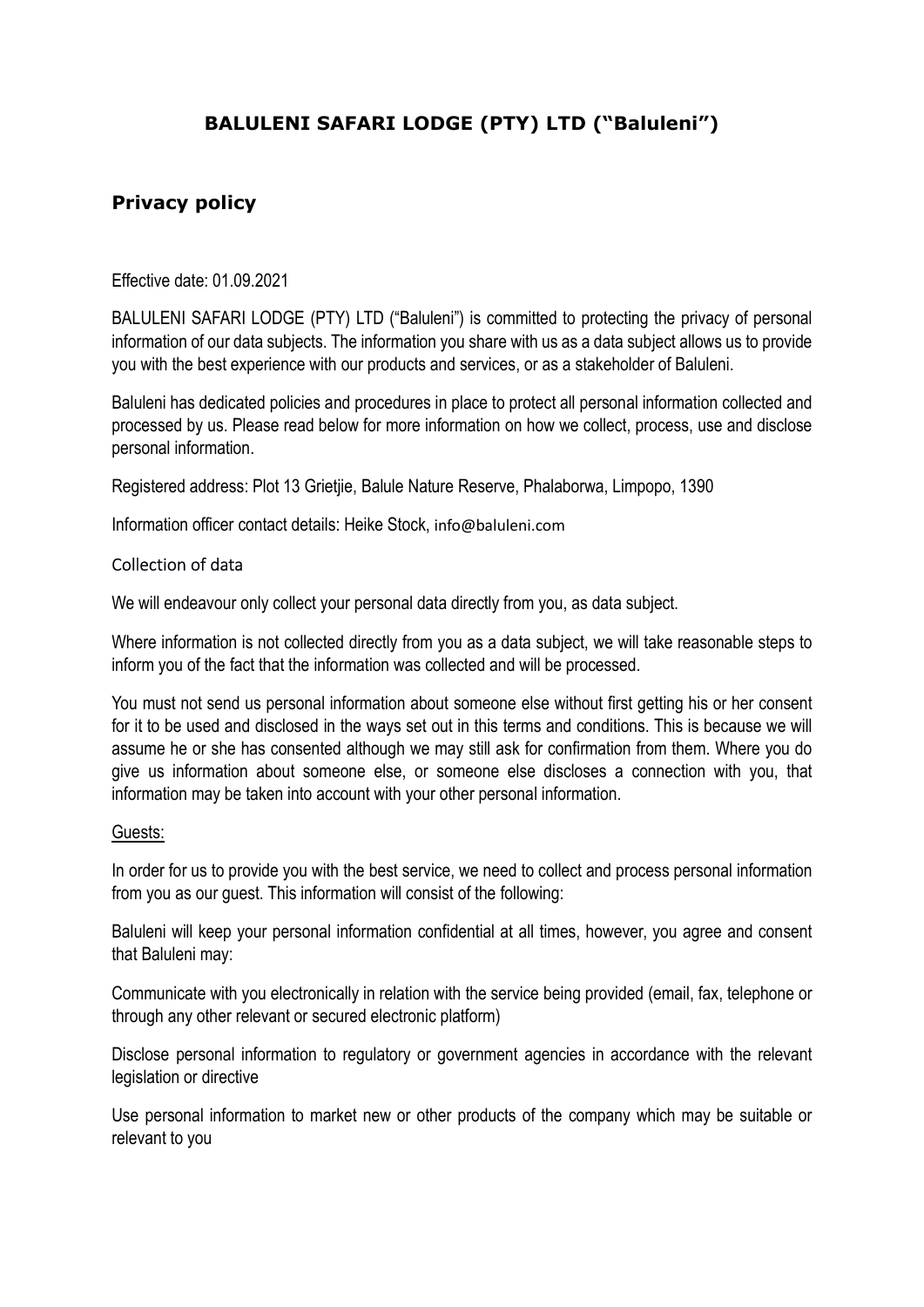## Employees

In applying for a position at Baluleni you may provide us with personal information as part of the application process. We may also obtain personal information while performing the required background check, reference check and credit check if relevant.

Baluleni must process personal information of their employees for various legal and employment purposes.

### Individuals screened for COVID 19

The personal information collected is necessary to comply with the COVID 19 screening as required by the Disaster management Act and supplementary regulations and directives. This information will be kept confidential unless disclosure is required by law. E.g. should a positive case be identified. This information will be stored for a period of 30 days and thereafter be destroyed. If you do not provide the information as required, we can limit or refuse you access to the premises.

## Consent

Where the legal basis for us processing your personal information is consent as above, it will be included in the contract or agreement concluded with you. This consent may be withdrawn at any time, however this withdrawal of consent will not make processing we undertook before your withdrawal unlawful. You will not suffer any detriment for withdrawing your consent.

You may withdraw your consent by contacting our information officer, whose details are provided at the beginning of the privacy policy.

Where the legal basis for processing is for the proper performance of the contract, and you fail to provide us with the information or request us to stop processing this information, it may create limitations on our performance of the contract or agreement.

#### Sharing information

In processing your personal information, we may share it with third party processors under an operator's agreement. These include but are not limited to booking and payment processors, email management and distribution tools, data storage providers and server hosts.

As an operator, these service providers will not be able to process or use your data for any reason other than to provide the service as required by us. They also need to implement proper safeguards to ensure the personal information is secured at all times.

#### Information transfers

We may transfer to, and store personal information we collect about you, in countries other than South Africa. These countries may not have the same data protection laws as South Africa, and in this instance, we will only transfer the information if we have consent from you, or it is necessary for the performance or conclusion of a contract between us. We do not have any planned transborder transfers of information.

#### Retention

Baluleni is required to comply with various different legislative retention periods, which leads to different retention requirements. As such we have opted for the longest retention period required from us for legal